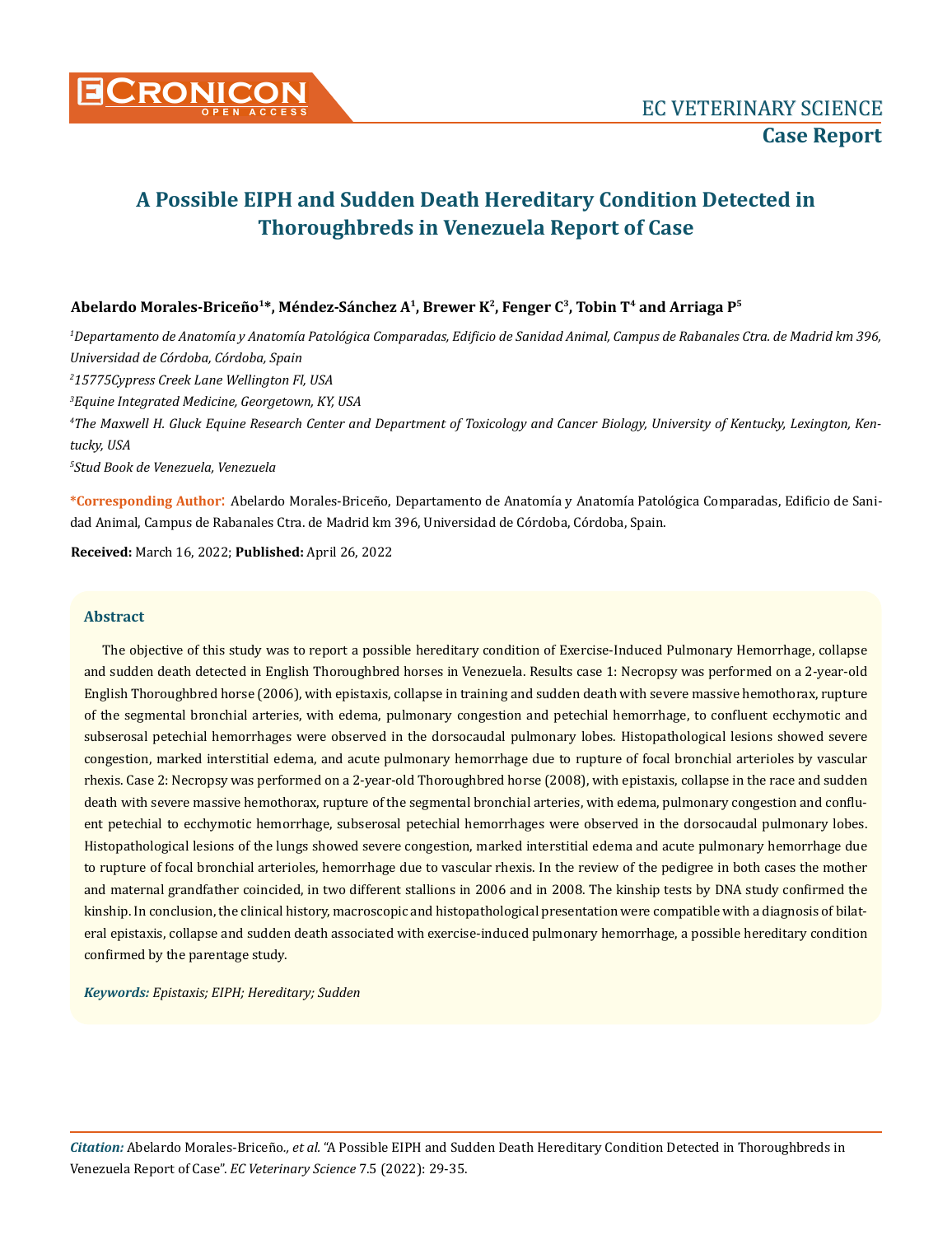#### **Introduction**

Epistaxis i.e. bleeding from the nose in racing horses, has been observed by horsemen since at least the seventeenth century [1]. In the history. Bleeding Childers, born about 1716, was one of the first documented bleeders [2]. Horsemen of the time understood that this bleeding affected the health and performance of their racing stock [3]. Exercise-associated sudden deaths (EASDs) are deaths occurring unexpectedly during or immediately after exercise [4], but in some cases collapse and sudden death not associated with exercise may occur. Epistaxis and Exercise-Induced Pulmonary Haemorrhage (EIPH) is a major cause of poor performance in the equine Athlete [5]. All manifestations of EIPH other than bilateral or unilateral epistaxis, collapse including acute/sudden death due to EIPH, require scientific tools and expertise to identify as being EIPH related [1]. Exercise-induced pulmonary haemorrhage does not have a single aetiologic factor such as race, distance of race, sport, training, age, sex, environment or horse management, but it is supported by the coexistence of multiple predisposing factors and many authors agree that the occurrence of EIPH is caused by effort, training or career [5]. Bleeding from the nose in exercising horses has been identified in historical texts dating back to the 1500s, and racehorses have experienced this condition dating back to the foundation sires of the Thoroughbred breed [3]. Inbreeding in Thoroughbred race horses can somehow play a role in the development of vascular and cardiac malformations that mostly go unreported if they occur in the early stages of life, but are occasionally seen in necropsies [6]. The first report published on the incidence of epistaxis in a group of racing Thoroughbreds in South Africa was in 1950 [7]. Some research show significant genetic lines prone to certain phenotypic or genotypic traits could possibly be prone to vascular hypertension [6]. Since aortic and pulmonary trunk ruptures occurred in three Friesian horses which were descendants from the same sire, a genetic cause cannot be excluded [8]. A study has shown that epistaxis as related to EIPH in the Southern African Thoroughbred sires has a strong genetic basis [7]. The 2009 AAEP (American Association Equine Practitioner) statement-genetic-defects [9] clearly defines the following terms: Congenital defects: Congenital defects include all undesirable traits and pathologic conditions present at birth whether they are genetic or due to intra-uterine events that result from extra-uterine influences. Congenital defects do not necessarily indicate inheritance; they simply indicate that the defect was present at birth. Inherited tendencies: There are characteristics in horses that are influenced by a wide variety of genes, whose pattern of inheritance is complex and whose expression has strong environmental influences. Genetic defects: Genetic defects are pathologic conditions of proven genetic origin. These may be the result of a mutation in a gene of major effect or mutations in multiple genes (polygenic) whose effects combine to produce a deleterious or undesirable result. The degree to which some traits are expressed in horses carrying particular mutations can be influenced by environmental factors. This is called incomplete penetrance. Undesirable traits: An undesirable trait, as designated by certain breed registries, is a condition or behavior which may or may not be present at birth, may develop over time, may or may not be a genetic defect, but precludes registration of that animal. Systematic postmortem evaluation of racehorses has focused primarily on the detection of preexisting conditions associated with fatal musculoskeletal injury (FMSI); however, apparently healthy horses also die suddenly or collapse on the track, often during exercise [10]. The cardiac molecular autopsy is not currently available for horses, but researchers have started working toward developing genetic tests to screen for potential inherited arrhythmogenic disorders that may lead to SCD in horses. This diagnostic tool will hopefully help to determine if inherited cardiac arrhythmogenic disorders may play an important role in horses, as they do in humans [11]. Although cardiac conditions are frequently suspected as a cause of death, is common the news in the newspapers when collapsing and a high competition horse dies, SD racehorses are often autopsied negative; however, previous studies have been limited due to inconsistent or insufficient cardiac sampling and lack of controls. While not excluding a genetic basis for SD, analysis of the genotypes (GGP Equine 70 K Array) of cases and controls did not reveal significant differences in allele frequencies at any locus. Most SD racehorses were autopsied negative; further research using standardized protocols and controls is needed to understand the underlying causes of SD, which is crucial to protecting the viability of racing [10]. Venezuelan Thoroughbred Racing data suggests that the frequency of sudden death associated with Exercise Induced Pulmonary Hemorrhage (EIPH) is related to the altitude at which racing occurs [12]. We performed a clinical and toxicological study in 19 cases of epistaxis associated with pulmonary hemorrhage induced by exercise at the Racetrack "La Rinconada", Caracas, Venezuela, however was not possible to detect drugs in 10 horses who had epistaxis [13], which is possible EIPH and sudden

*Citation:* Abelardo Morales-Briceño*., et al.* "A Possible EIPH and Sudden Death Hereditary Condition Detected in Thoroughbreds in Venezuela Report of Case". *EC Veterinary Science* 7.5 (2022): 29-35.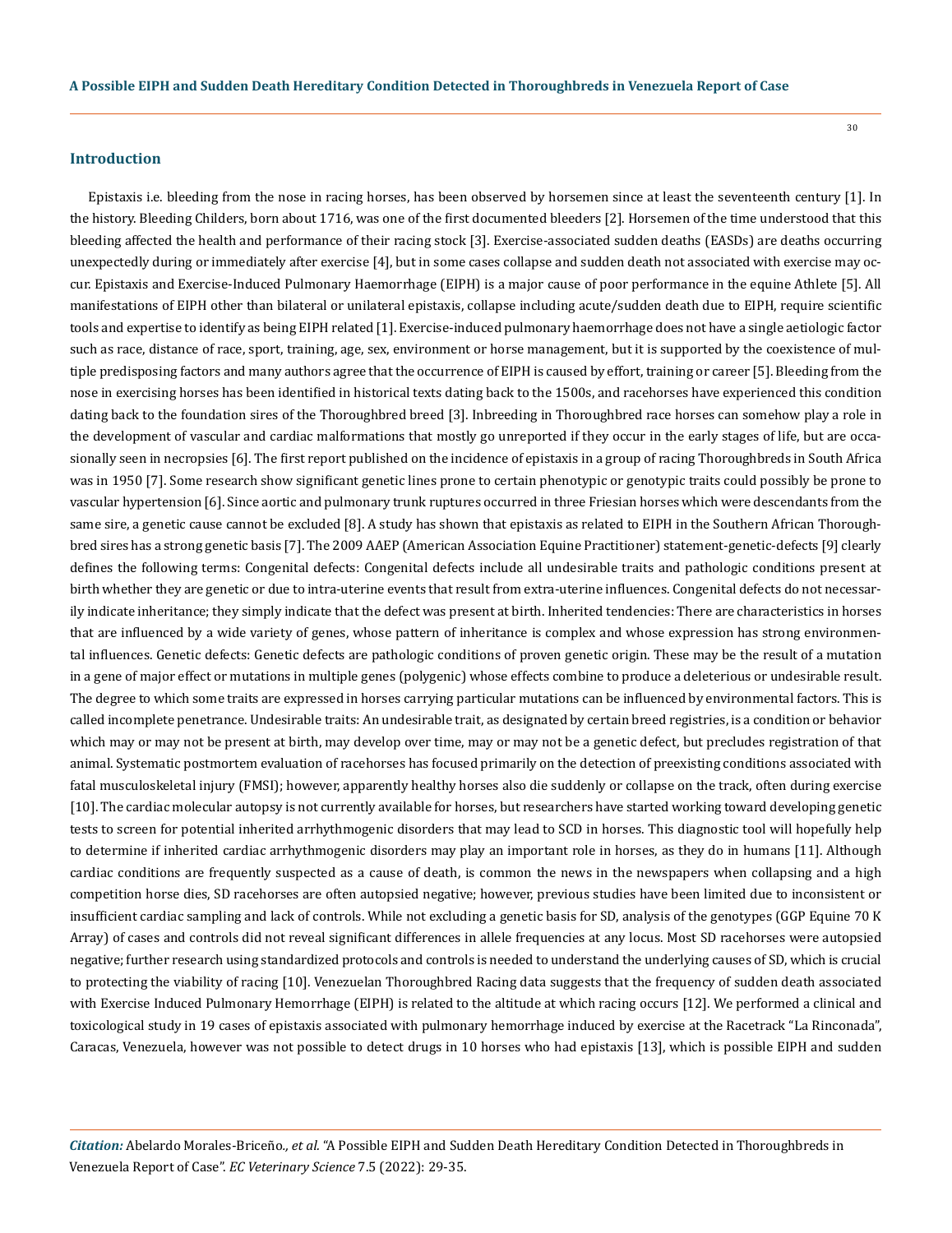31

death hereditary condition in these horses in Venezuela. Practical experiences in Venezuela suggest a tendency of horses with epistaxis and sudden death associated with EIPH to a group of stallions and mares [12]. Pulmonary hypertension related-EIPH, cardiovascular and early atherosclerosis revealed a high trend for future research on diet versus genetics associations with hypertensive equine athletes on parental lines crossing relationship [14]. Our unpublished studies suggest lines of hypertensive horses with a predisposition to Epistaxis and EIPH, with follow-up of the lines of stallions and mares, with the complete identification of parental lines crossing relationship of horses that have suffered a collapse and sudden death associated with EIPH.

### **Aim of the Study**

The aim of this study was to report a possible EIPH and sudden death hereditary condition detected in Thoroughbreds in Venezuela.

#### **Report of Case**

A necropsy was performed in a 2 years old (2006), Thoroughbred horse, with epistaxis, collapse in training and sudden death with severe massive hemothorax (approximately 5 liters), following rupture of the segmental bronchial arteries, with associated edema, pulmonary congestion and hemorrhage petechial to equimotic confluent and subserosal petechial hemorrhages were observed in the dorsocaudal lung lobes associated with EIPH. These histopathological lesions showed on lungs severe congestion, marked interstitial edema, and acute pulmonary hemorrhage due to rupture of focal bronchial arterioles, including red blood spilled, associated to EIPH. The pedigree was reviewed (Copent Garden/Keep Running). Two years later a necropsy was performed in a 2 years old (2008), Thoroughbred horse, with epistaxis, collapse in a race and sudden death with severe massive hemothorax (4 liters approximately), foolwong rupture of the segmental bronchial arteries, with associated edema, pulmonary congestion and hemorrhage petechial to equimotic confluent and subserosal petechial hemorrhages were observed in the dorso-caudal lung lobes associated with EIPH. These histopathological lesions of the lungs showed severe congestion, marked interstitial edema, and acute pulmonary hemorrhage due to rupture of focal bronchial arterioles, including red blood spilled, associated with EIPH. The pedigree was reviewed (Draw/Keep Running), stallions and products at the database of the Stud Book of Venezuela and the kinship test in the Department of Veterinary Integrative Biosciences, Texas A&M University, USA. The two cases of epistaxis and sudden death have the same broodmare (grandfather broodmare) in common, which is why it was confirmed by DNA kinship testing of each of the horses and parents. However, of the 8 broodmare products, two with different stallions presented epistaxis and sudden death. Three products of the same broodmare with 3 different stallions have not presented epistaxis and sudden death to date. Broodmare KEEP RUNNING (VEN) b. M, 1997  $\{1-n\}$  DP = 9-4-13-0-0 (26) DI = 3.00 CD = 0.85 - - Starts, 4 Wins, - Places. Broodmare Family Summary: 1-b (1), 1-g (1), 1-n (6), 1-o (2), 1-w (1), 1-x (5), 1-k (3), 2-s (1), 2-f (1), 2-n (1), 3-l (3), 3-j (1), 3-m (1), 4-n (1), 4-m (2), 5-f (1), 8-g (2), 8-d (2), 8-f (2), 8-h (3), 9-c (1), 11-g (1), 13-c (7), 14-f (2), 16-g (4), 22-b (5) (https://www. pedigreequery.com/keep+running).

| <b>Products</b>  | <b>Stallion</b> | <b>Broodmare</b> | <b>Date</b> | $N^{\circ}$ DNA |
|------------------|-----------------|------------------|-------------|-----------------|
| No Name          | Draw            | Keep running     | 26/03/2004  |                 |
| *Brother Forever | Copent Garden   | Keep Running     | 27/03/2006  | 18300           |
| Pequeño Ronald   | Draw            | Keep Running     | 17/03/2007  | 18397           |
| *The Brothers    | Draw            | Keep Running     | 30/03/2008  | 38783           |
| La Libanesa      | Runspastum      | Keep Running     | 30/03/2009  | 50352           |
| Walla Walla      | Bocca Al Lupo   | Keep Running     | 24/02/2010  | 53174           |
| The Clown        | Draw            | Keep Running     | 13/02/2011  | 61660           |
| Nathana          | Runspastum      | Keep Running     | 22/01/2012  | 1400456         |

*Table 1: Products by year, stallions, broodmare, date and DNA number.*

*\*Epistaxis and sudden death.*

*Citation:* Abelardo Morales-Briceño*., et al.* "A Possible EIPH and Sudden Death Hereditary Condition Detected in Thoroughbreds in Venezuela Report of Case". *EC Veterinary Science* 7.5 (2022): 29-35.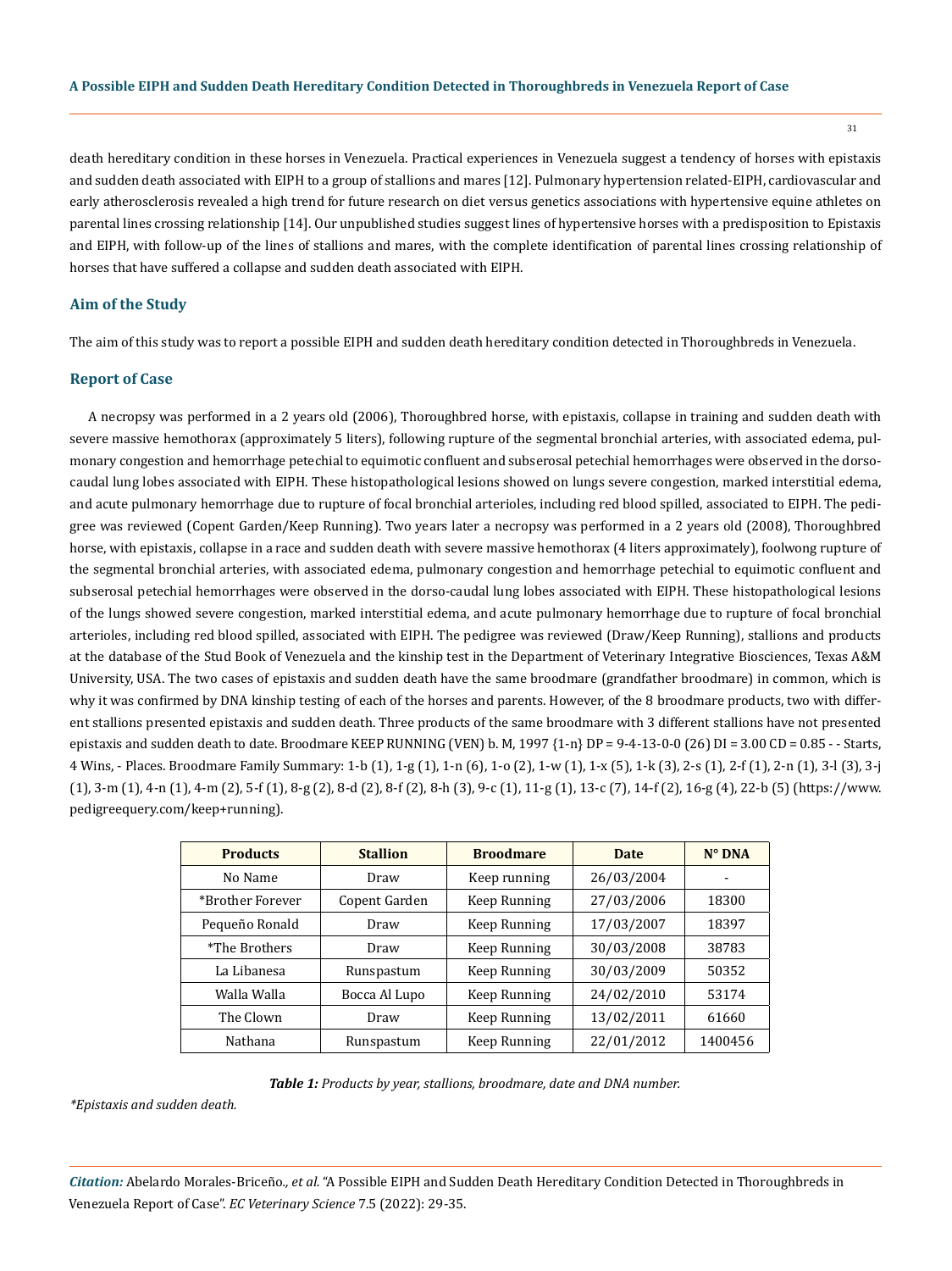BOLD REASONING (USA)<br>dkb/br. 1968 SEATTLE SLEW (USA)<br>dkb/br. 1974 [BC] MY CHARMER (USA)<sup>\*</sup><br>b. 1969 SLEWBOP (USA)<br>b. 1985 DAMASCUS (USA)<br>b. 1964 [IC] FULL CARD (USA)<br>b. 1975 BELLE OF THE BALL (USA)<br>b. 1964 MR. PROSPECTOR (USA)<br>b. 1970 [BC] MISWAKI (USA)<br>ch. 1978 HOPESPRINGSETERNAL (USA)<br>ch. 1971 LOVE THORN (USA)<br>ch. 1991 RAJA BABA (USA)<br>b. 1968 REALISATRICE (USA)<br>b. 1983 REALTY (USA)<br>ch. 1972

*Figure 1: Broodmare pedigree (indicating with the circle the maternal great-grandfather).*

*Source: https://www.pedigreequery.com/.*

|                       |                                | SWORD DANCER (USA)<br>ch. 1956               |  |
|-----------------------|--------------------------------|----------------------------------------------|--|
| PRIVATE ACCOUNT (USA) | DAMASCUS (USA)<br>b. 1964 [IC] | KERALA (USA)*<br>b. 1958                     |  |
| b. 1976               | NUMBERED ACCOUNT (USA)*        | <b>BUCKPASSER (USA)</b><br>dkb/br. 1963 [C]  |  |
|                       | b. 1969                        | INTRIGUING (USA)*<br>ch. 1964                |  |
|                       | DANZIG (USA)                   | <b>NORTHERN DANCER (CAN)</b><br>b. 1961 [BC] |  |
| WISLA (USA)           | b. 1977 [IC]                   | PAS DE NOM (USA)<br>br. 1968                 |  |
| b. 1983               | GAURI (USA)                    | SIR IVOR (USA)<br>b. 1965 [IC]               |  |
|                       | ch. 1978                       | DURGA (USA)<br>ch. 1966                      |  |

*Figure 2: Stallion pedigree (pointing with the circle the paternal grandfather).*

*Citation:* Abelardo Morales-Briceño*., et al.* "A Possible EIPH and Sudden Death Hereditary Condition Detected in Thoroughbreds in Venezuela Report of Case". *EC Veterinary Science* 7.5 (2022): 29-35.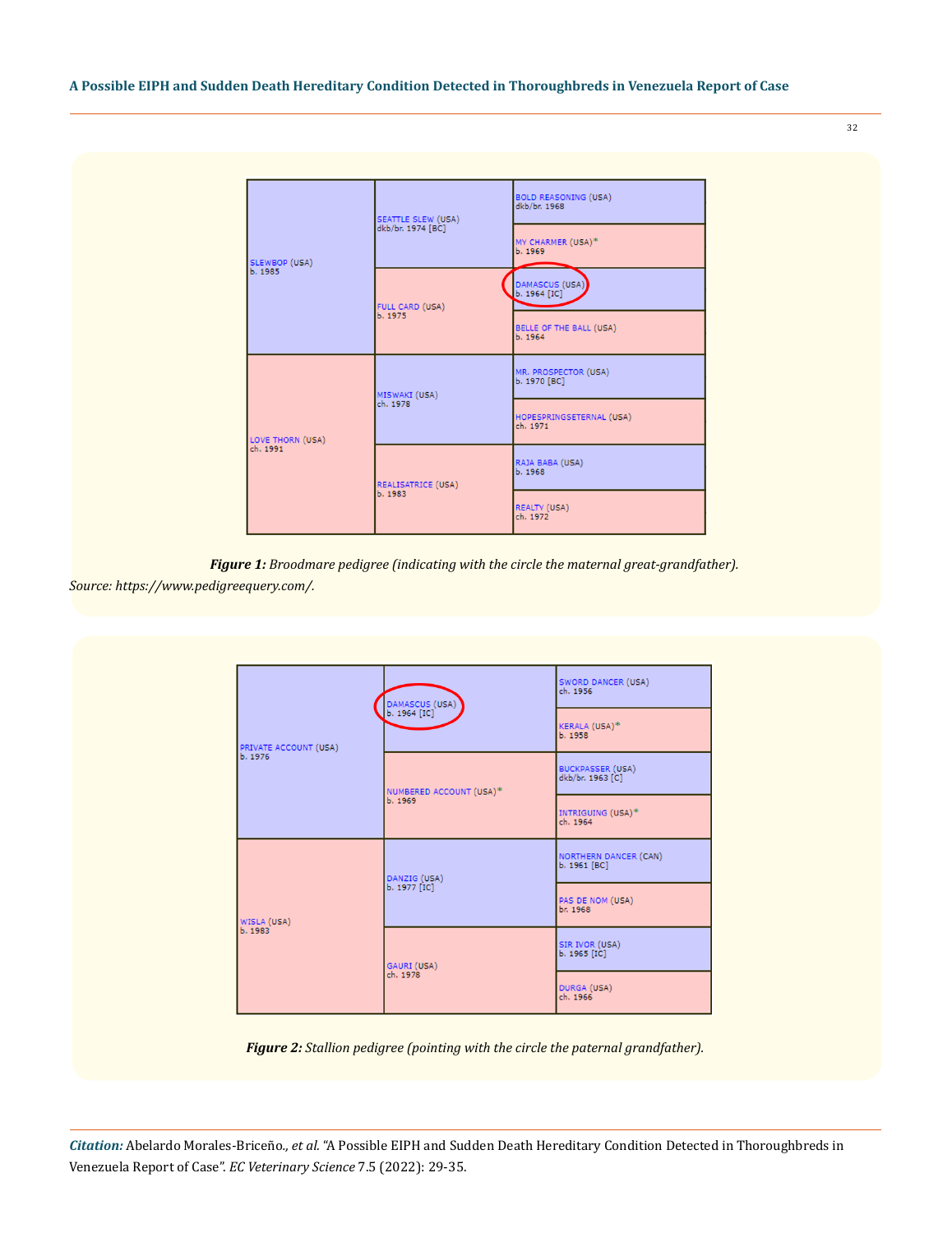

*Figure 3 and 4: Broodmare and Stallion pedigree (marking with the circle the great-great-grandfather in common, for great-grandmother in the Broodmare and for the great-grandfather in the Stallion).*

#### **Discussion**

Genetic bleeding disorders can have a profound impact on a horse's health and athletic career, as well as how it affects the image of the spectacle of horse racing and competitions these diseases include haemophilia A, von Willebrand disease, prekallikrein deficiency, Glanzmann's Thrombasthenia and Atypical Equine Thrombasthenia. Exercise-induced pulmonary haemorrhage also has a proposed genetic component [15]. Evidence suggests genetic and non-genetic links to EIPH expressed as epistaxis [16]. Genetic variants are transmitted to offspring and their frequency might increase within a family [4]. In the first case of a horse with epistaxis and sudden death (2006), the maternal great-great-grandfather coincides with the maternal great-great-grandfather of the second stallion (Figure 1). Therefore, the frequency of such variants might increase with the inbreeding factor [4]. Exercise-induced pulmonary haemorrhage also has a proposed genetic component [15], however, there are many aspects to study and elucidate. Higher inbreeding could have a negative impact on racing performance [4]. In this second case, in the revision of the pedigree of the broodmare, the maternal great-grandfather coincides with the paternal grandfather of one of the stallions for the horse that collapsed in 2008 (Figure 3 and 4). Although multiple analyses have suggested that non-genetic factors may lead to the development of this condition, relatively little consensus has been reached regarding its genetic aetiology [16]. In the absence of genetic tests, bleeding disorders are typically diagnosed by measuring platelet function, von Willebrand factor, and other coagulation protein levels and activities. For autosomal recessive diseases, genetic testing can prevent the breeding of two carriers [15]. Postmortem evaluation of racehorses has focused primarily on musculoskeletal injuries; however, horses also die suddenly on the track (sudden death [SD]) [10]. Necropsy in sudden death associated to EIPH, results in some cases were severe

*Citation:* Abelardo Morales-Briceño*., et al.* "A Possible EIPH and Sudden Death Hereditary Condition Detected in Thoroughbreds in Venezuela Report of Case". *EC Veterinary Science* 7.5 (2022): 29-35.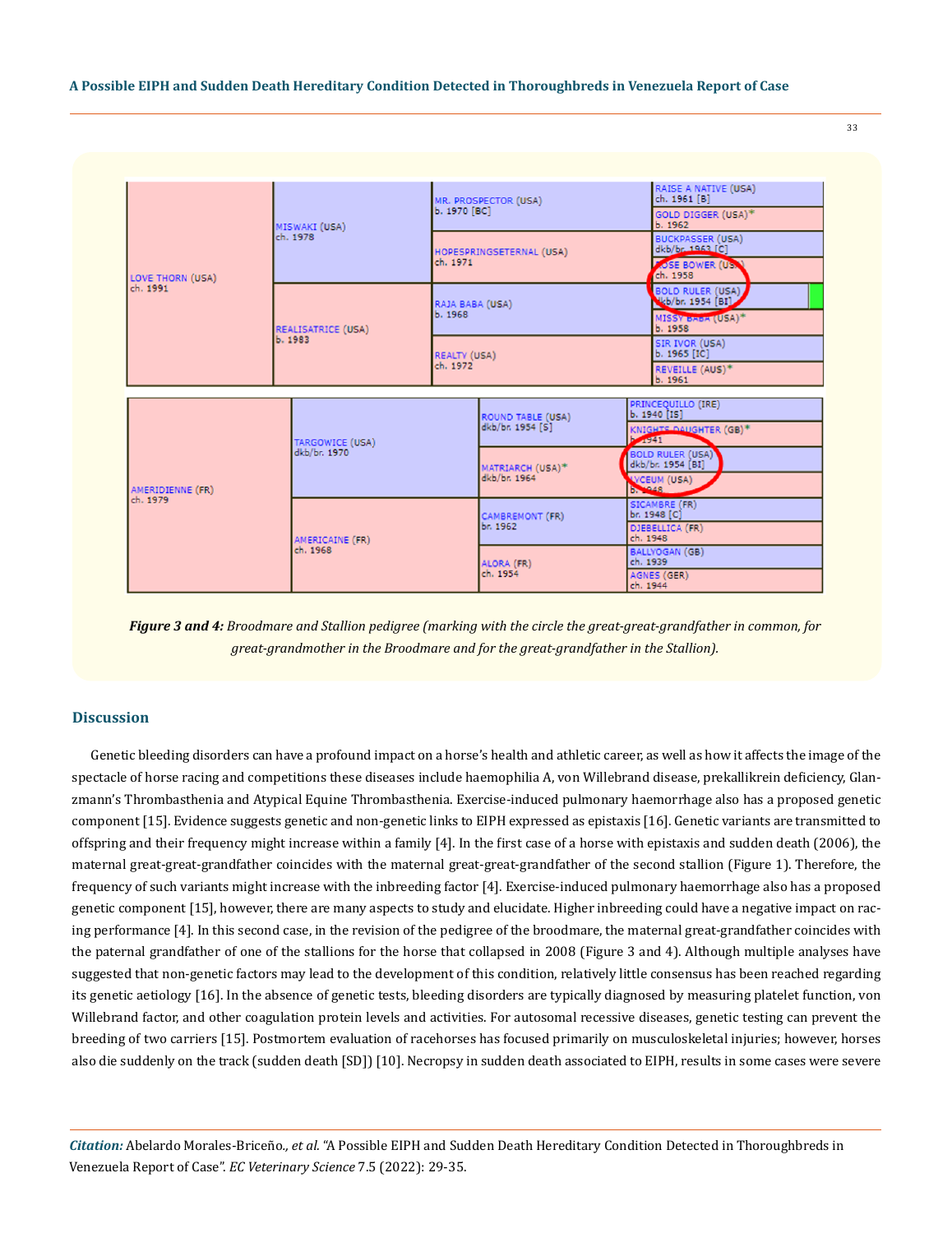massive hemothorax, foolwong rupture of the segmental bronchial arteries, with associated edema, pulmonary congestion and hemorrhage petechial to equimotic in many cases confluent [17-19] and subserosal petechial hemorrhages were observed in the dorso-caudal lung lobes associated with EIPH. These histopathological lesions generally showed severe congestion, marked interstitial edema, and acute pulmonary hemorrhage due to rupture of focal bronchial arterioles, including red blood spilled, is possible to observe areas of pulmonary emphysema and EIPH [17-19], these findings represent the diagnostic key in cases of sudden death in racehorses [20].

## **Conclusion**

In conclusion necropsy gross and histopathologic appearance, were consistent with a diagnosis of sudden death associated with Exercise-Induced Pulmonary Haemorrhage a possible hereditary condition.

#### **Bibliography**

- 1. Tobin T., *et al*[. "Furosemide, the Prevention and Epistaxis and Related Considerations: A Preliminary Evaluation".](http://www.jarvm.com/articles/Vol10Iss2/Vol10%20Iss2Tobin.pdf) *International Journal [of Applied Research in Veterinary Medicine](http://www.jarvm.com/articles/Vol10Iss2/Vol10%20Iss2Tobin.pdf)* 10.2 (2012): 176-185.
- 2. [Poole D and Erickson H. "Exercise-induced pulmonary hemorrhage: where are we now?"](https://pubmed.ncbi.nlm.nih.gov/30050846/) *Veterinary Medicine: Research and Reports* [7 \(2016\): 133-148.](https://pubmed.ncbi.nlm.nih.gov/30050846/)
- 3. Brewer K., *et al*[. "The Benefits of Lasix for Exercise-Induced Pulmonary Hemorrhage: 50 Years of Science and Clinical Experience".](https://uknowledge.uky.edu/gerc_facpub/41)  [Gluck Equine Research Center Faculty Publications \(2019\): 41.](https://uknowledge.uky.edu/gerc_facpub/41)
- 4. Trachsel DS., *et al*[. "Exercise-Associated Sudden Death in Finnish Standardbred and Coldblooded Trotters A Case Series with Pedi](https://pubmed.ncbi.nlm.nih.gov/34416991/)gree Analysis". *[Journal of Equine Veterinary Science](https://pubmed.ncbi.nlm.nih.gov/34416991/)* 104 (2021): 103694.
- 5. [Moran G and Folch H. "Exercise-induced pulmonary haemorrhage in horses review".](https://actavet.vfu.cz/media/pdf/avb_2013082030309.pdf) *Acta Veterinaria Brno* 82 (2013): 309-316.
- 6. Morales-Briceño A., *et al*[. "Sudden death, aortic rupture in horses, literature review, case studies reported and risk factors".](https://www.revistas.usp.br/bjvras/article/view/98298) *Brazilian [Journal of Veterinary Research and Animal Science](https://www.revistas.usp.br/bjvras/article/view/98298)* 52.4 (2015): 298-309.
- 7. Weideman H., *et al*[. "A genetic analysis of epistaxis as associated with EIPH in the Southern African Thoroughbred".](https://www.ajol.info/index.php/sajas/article/view/3961) *South African [Journal of Animal Science](https://www.ajol.info/index.php/sajas/article/view/3961)* 34.4 (2004).
- 8. Linde-Sipman Van der KS., *et al*[. "Necrosis and rupture of the aorta and pulmonary trunk in four horses".](https://journals.sagepub.com/doi/10.1177/030098588502200108) *Veterinary Pathology* 22 [\(1985\): 51-53.](https://journals.sagepub.com/doi/10.1177/030098588502200108)
- 9. [AAEP \(2009\).](https://aaep.org/guidelines/aaep-ethical-and-professional-guidelines/aaep-position-statements/aaep-statement-genetic-defects-2009)
- 10. Molesan A., *et al*[. "Cardiac Pathology and Genomics of Sudden Death in Racehorses From New York and Maryland Racetracks".](https://pubmed.ncbi.nlm.nih.gov/30917748/) *Veterinary Pathology* [56.4 \(2019\): 576-585.](https://pubmed.ncbi.nlm.nih.gov/30917748/)
- 11. Diab SS., *et al*[. "Sudden death in racehorses: postmortem examination protocol".](https://pubmed.ncbi.nlm.nih.gov/28114865/) *Journal of Veterinary Diagnostic Investigation* 29.4 [\(2017\): 442-449.](https://pubmed.ncbi.nlm.nih.gov/28114865/)
- 12. Morales-Briceño A., *et al*[. "Hemorragia pulmonar inducida por el ejercicio". Patrones de lesiones patológicas en PSI de carreras".](https://www.researchgate.net/publication/262561780_Hemorragia_Pulmonar_Inducida_por_el_Ejercicio_Patrones_de_lesiones_patologicas_en_Pura_Sangre_Ingles_de_Carreras) *Equi[nus: Medicina y Cirugía Equina](https://www.researchgate.net/publication/262561780_Hemorragia_Pulmonar_Inducida_por_el_Ejercicio_Patrones_de_lesiones_patologicas_en_Pura_Sangre_Ingles_de_Carreras)* 39 (2014): 62-74.
- 13. Morales-Briceño A., *et al*[. "Toxicology and Clinical Study of Post Race Epistaxis Associated with Exercise Induced Pulmonary Hemor](https://www.researchgate.net/publication/258100299_Toxicology_and_Clinical_Study_of_Post_Race_Epistaxis_Associated_with_Exercise_Induced_Pulmonary_Hemorrhage_in_Thoroughbred_Race_Horses_at_the_Racecourse_Rinconada_Caracas_Venezuela)[rhage in Thoroughbred Race Horses at the Racecourse "La Rinconada" Caracas-Venezuela".](https://www.researchgate.net/publication/258100299_Toxicology_and_Clinical_Study_of_Post_Race_Epistaxis_Associated_with_Exercise_Induced_Pulmonary_Hemorrhage_in_Thoroughbred_Race_Horses_at_the_Racecourse_Rinconada_Caracas_Venezuela) *Open Access Scientific Reports (OASR)* 1.7 [\(2012\): 1-2.](https://www.researchgate.net/publication/258100299_Toxicology_and_Clinical_Study_of_Post_Race_Epistaxis_Associated_with_Exercise_Induced_Pulmonary_Hemorrhage_in_Thoroughbred_Race_Horses_at_the_Racecourse_Rinconada_Caracas_Venezuela)

*Citation:* Abelardo Morales-Briceño*., et al.* "A Possible EIPH and Sudden Death Hereditary Condition Detected in Thoroughbreds in Venezuela Report of Case". *EC Veterinary Science* 7.5 (2022): 29-35.